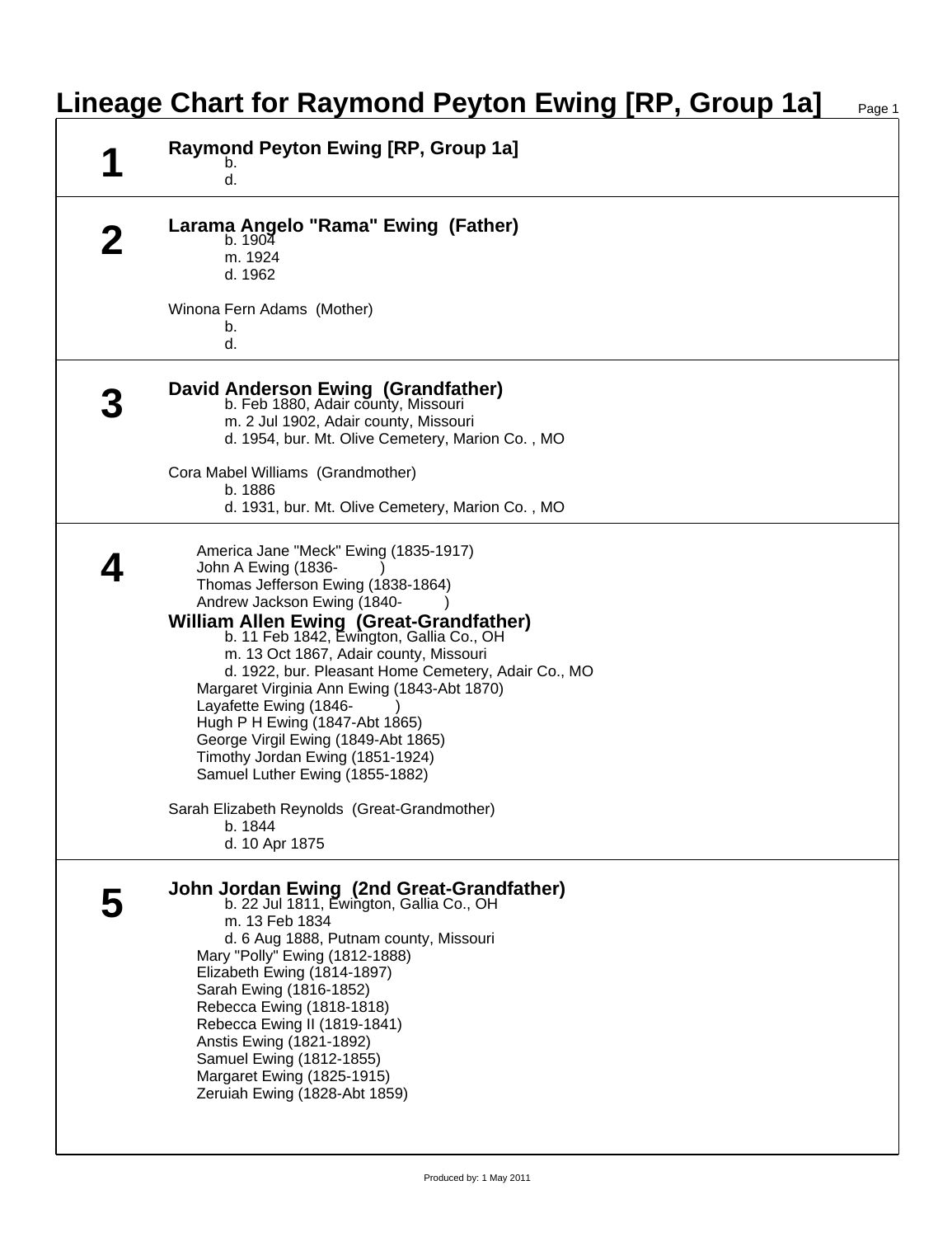## **Lineage Chart for Raymond Peyton Ewing [RP, Group 1a]** Page 2

|   | Elizabeth Amelia Viers (2nd Great-Grandmother)<br>b. 28 Jan 1816, Virginia<br>d. 24 May 1899, Putnam county, Missouri                                                                                                                                                                                                                                                                                                                                                                                                                                                       |
|---|-----------------------------------------------------------------------------------------------------------------------------------------------------------------------------------------------------------------------------------------------------------------------------------------------------------------------------------------------------------------------------------------------------------------------------------------------------------------------------------------------------------------------------------------------------------------------------|
| b | Elizabeth "Betsy" Ewing (1787-1852)<br><b>Thomas Ewing (3rd Great-Grandfather)</b><br>b. 30 Jul 1788, Greenbrier Co., VA<br>m. 10 Apr 1810, Bath county, Virginia<br>d. 27 or 28 May 1874<br>Jonathan Ewing (1790-1850)<br><b>William Ewing (1792-1847)</b><br>James Ewing (1793-1824)<br>John Ewing (1795-1827)<br>Sarah Ewing (1797-Abt 1827)<br>Enoch Ewing (1799-1885)<br>Jacob Ewing (1802-1878)<br>Abram Mcneel Ewing (1804-1891)<br>George Ewing (1807-1882)<br>Andrew Ewing (1809-1885)<br>Anstis Kellison (3rd Great-Grandmother)<br>b. Abt 1788<br>d. 21 Jun 1866 |
|   | Jeanet Ann "Jennie" Ewing (Abt 1742-1817)<br>John "Indian John" Ewing (1747-1824)<br>Elizabeth Ewing (Abt 1750-<br>Jane Ewing (Abt 1753-<br>William "Swago Bill" Ewing (4th Great-Grandfather)<br>b. 24 Dec 1756, Bath Co., VA<br>m. 16 Nov 1785<br>d. 7 Oct 1822, Ewington, Gallia Co., OH<br>Mary McNeill (4th Great-Grandmother)<br>b. 25 Dec 1771, South Branch, Hampshire Co., Virginia<br>d. Jun 1858, Summersett twp, Mercer Co., MO                                                                                                                                 |
| U | John Ewing (1703-After 1736)<br>Mary Ewing (1706-)<br>William Ewing (Abt 1711-1781)<br>Samuel Ewing (Abt 1718-1798)<br>Pocahontas James Ewing (5th Great-Grandfather)<br>b. 14 Feb 1722<br>m.<br>d. 1801, Virginia<br>Sarah Mays (5th Great-Grandmother)<br>b.<br>d.                                                                                                                                                                                                                                                                                                        |
|   | John Ewing Of Carnashannagh (6th Great-Grandfather)<br>b. Abt 1648<br>m. 4 Sep 1701, Burt Congregation, Ulster, Ireland<br>d. 23 Sep 1745                                                                                                                                                                                                                                                                                                                                                                                                                                   |